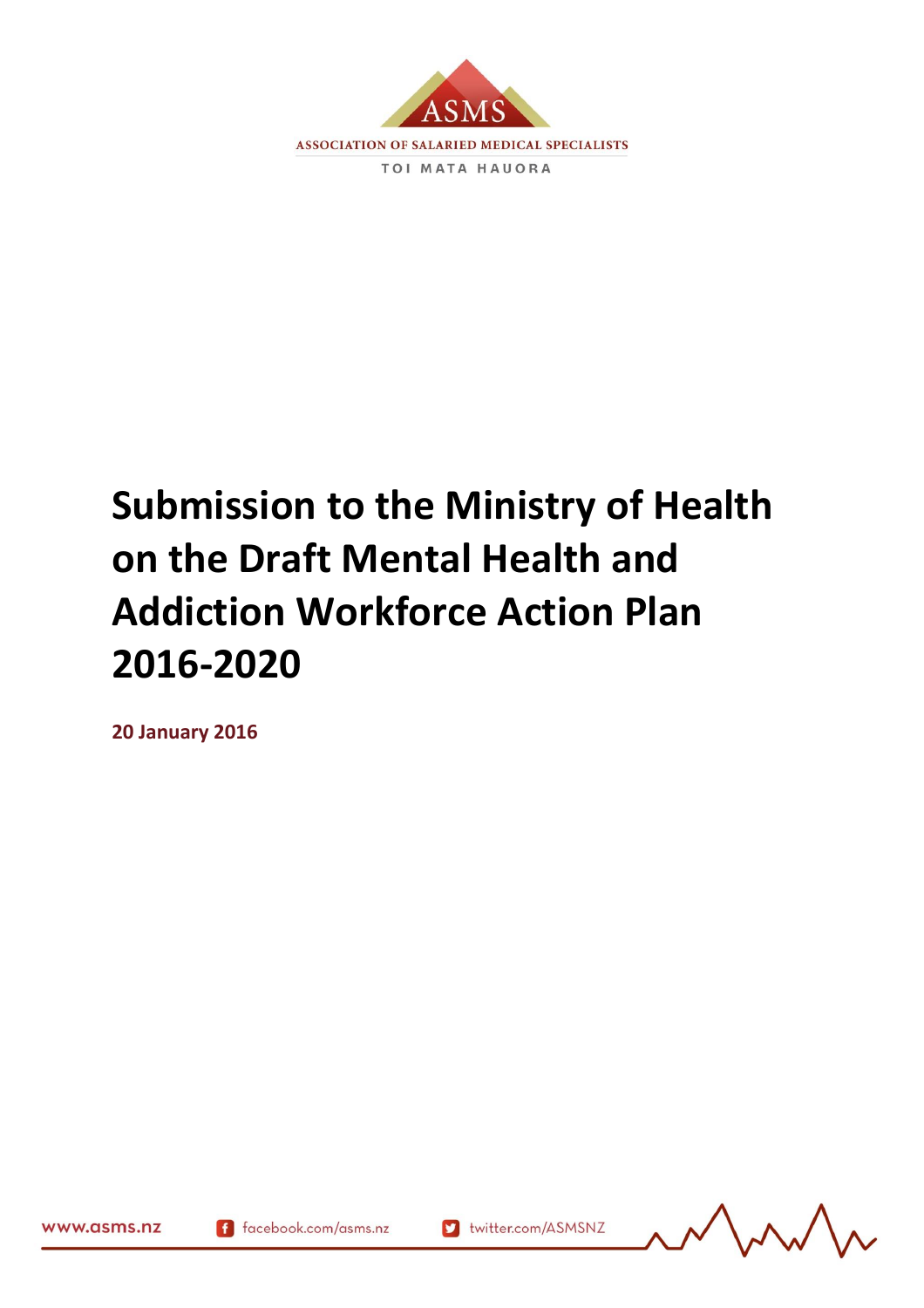## **Background**

The Association of Salaried Medical Specialists (ASMS) is the union and professional association of salaried senior doctors and dentists employed throughout New Zealand. We were formed in April 1989 to advocate and promote the common industrial and professional interests of our members. We now represent more than 4,000 members, mostly employed by District Health Boards (DHBs) as medical and dental specialists, including physicians, surgeons, anaesthetists, psychiatrists, oncologists, radiologists, pathologists and paediatricians. Over 90% of all public hospital senior doctors and dentists eligible to join the ASMS are in fact members.

Although most of our members work in secondary and tertiary care (either as specialists or as nonvocationally registered doctors or dentists) in the public sector, a small but significant number work in primary care and outside DHBs. These members are employed by the New Zealand Family Planning Association, ACC, hospices, community trusts, iwi health authorities, union health centres and the New Zealand Blood Service.

The ASMS promotes improved health care for all New Zealanders and recognition of the professional skills and training of our members, and their important role in health care provision. We are committed to the establishment and maintenance of a high quality, professionally-led public health system throughout New Zealand.

The ASMS is an affiliate of the New Zealand Council of Trade Unions.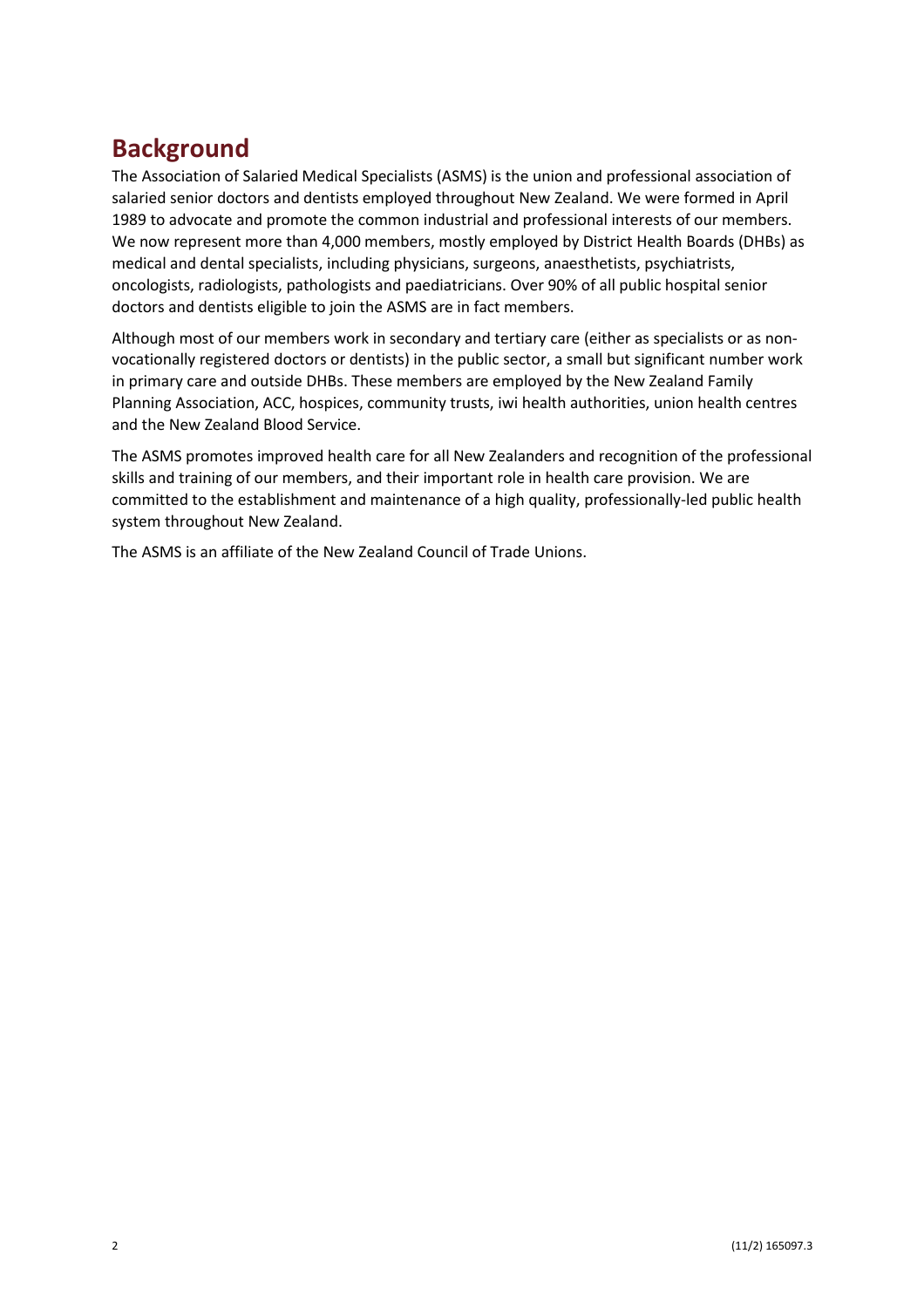#### **Summary**

- The draft Mental Health and Addiction (MH&A) Workforce Action Plan acknowledges "New Zealand's health workforce is … characterised by staff shortages. There are workforce supply pressures arising from a range of factors, including an ageing health workforce, and reliance on overseas-trained health professionals … There are also current shortages within critical specialist areas and anticipated future shortages in some specialist areas, and some rural and provincial areas are experiencing ongoing supply and demand gaps."
- The draft Action Plan also acknowledges that: "Challenges related to supply pressures, are compounded with an increasing demand for services. It is expected that there will be a doubling in service demand for mental health and addiction services by 2020." Further, "There are increasing chronic long-term conditions and co-morbidities, impacting on what and how healthcare is delivered*."*
- Despite these acknowledgements, all actions to deal with workforce issues in the draft are 'tentative', due largely to funding availability.
- The Association of Salaried Medical Specialists (ASMS) considers actions to address workforce shortfalls are a 'must', not optional 'extras' if the funding is available. The Ministry of Health needs to emphasise this by spelling out the consequences – in relation to unmet needs and consequent costs – of not fully implementing the Action Plan.
- There is an opportunity here for the Ministry of Health to demonstrate strong leadership. Instead of passively accepting that funding may not be available to implement the Action Plan, the Ministry needs to advise on how funding pressures can be mitigated by making a compelling evidence-based case for investing in the health workforce now for medium and longer term health and economic benefits. This should form the basis of the Action Plan.
- Good mental health and wellbeing have been shown to result in health, social and economic benefits for individuals, communities and populations, including:
	- better physical health;
	- reduction in health-damaging behaviour;
	- greater educational achievement;
	- improved productivity;
	- higher incomes;
	- reduced absenteeism;
	- less crime;
	- more participation in community life;
	- improved overall functioning; and
	- reduced mortality.
- The Department of Health in the United Kingdom provides an example of how to produce a 'business case' for investing in MH&A services. To reinforce the British Government's mental health services strategy in England, the Department commissioned supporting research from the London School of Economics (LSE) to make an economic case for the actions contained in the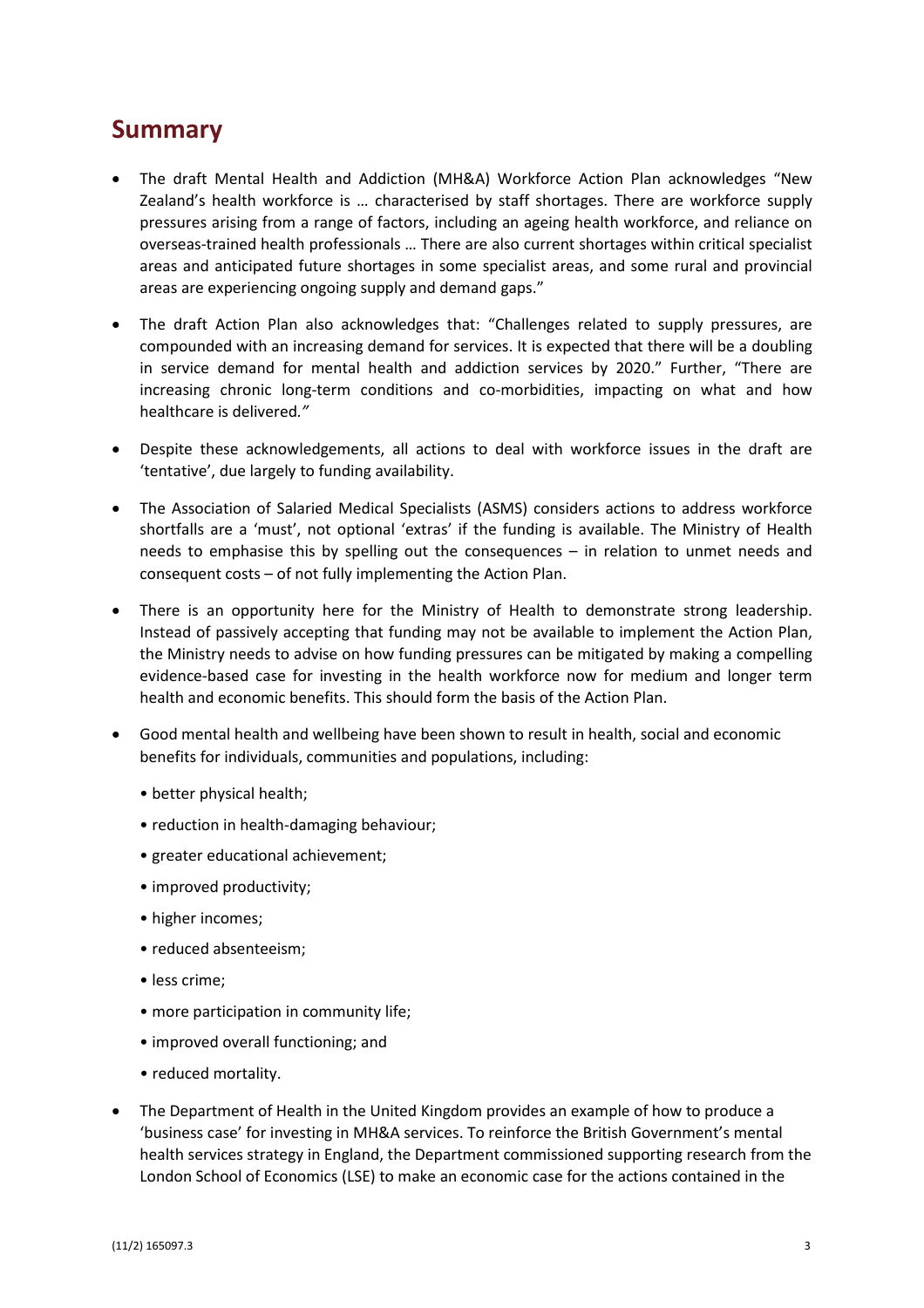strategy. Their economic modelling includes details on the costs of upfront investments to implement specific actions in the strategy along with evidence-based estimates of consequent substantial savings to the National Health Service (NHS) and wider economic benefits over the medium to longer term.

- Increasing the capacity of the New Zealand specialist workforce must be a top priority. The need for more specialists is not only urgent for covering gaps in services but also for training supervising and supporting new specialists and other health professionals, especially when the intention is to develop a more diverse team of health professionals in a more integrated system.
- A coherent approach to increase the attractiveness of specialist mental health roles in the workplace is critical, including a strong commitment to recruitment and retention measures based on developing attractive environments and conditionsin which to practise.
- The specialist workforce capacity needs to be as such to enable specialists to provide the most effective and cost-efficient service. In this respect it is vital that specialist staffing levels are sufficient to enable specialists to have time for distributive clinical leadership and to provide patient centred care, including time for discussion with patients and their families about treatment options and their potential consequences and to encourage and empower people to be more involved in their health and wellbeing. Research shows that these measures not only improve patient outcomes and improve cost-efficiency but also have a positive flow-on for recruitment and retention of staff.
- While the draft Action Plan by implication seeks to shift MH&A workloads from secondary care to primary care, it fails to acknowledge the current shortages in the primary care workforce, which does not meet current needs let alone be expected to meet projected future needs. Nor does the Action Plan recognise that an under-resourced secondary care specialist workforce increases pressure on primary care services. Both primary and secondary care workforces need to be developed to enable timely access to MH&A services as needed.
- The ASMS welcomes the draft Action Plan's recognition of the need to strengthen the workforce for addiction services, including specialists working in the field. The need is urgent as there is a relatively small and rapidly ageing workforce of medical officers and specialists working in the fields of addictions and unless there is now a concerted recruitment effort we face serious service gaps within the next few years, especially in the field of opioid substitution treatment, where access to services is already problematic.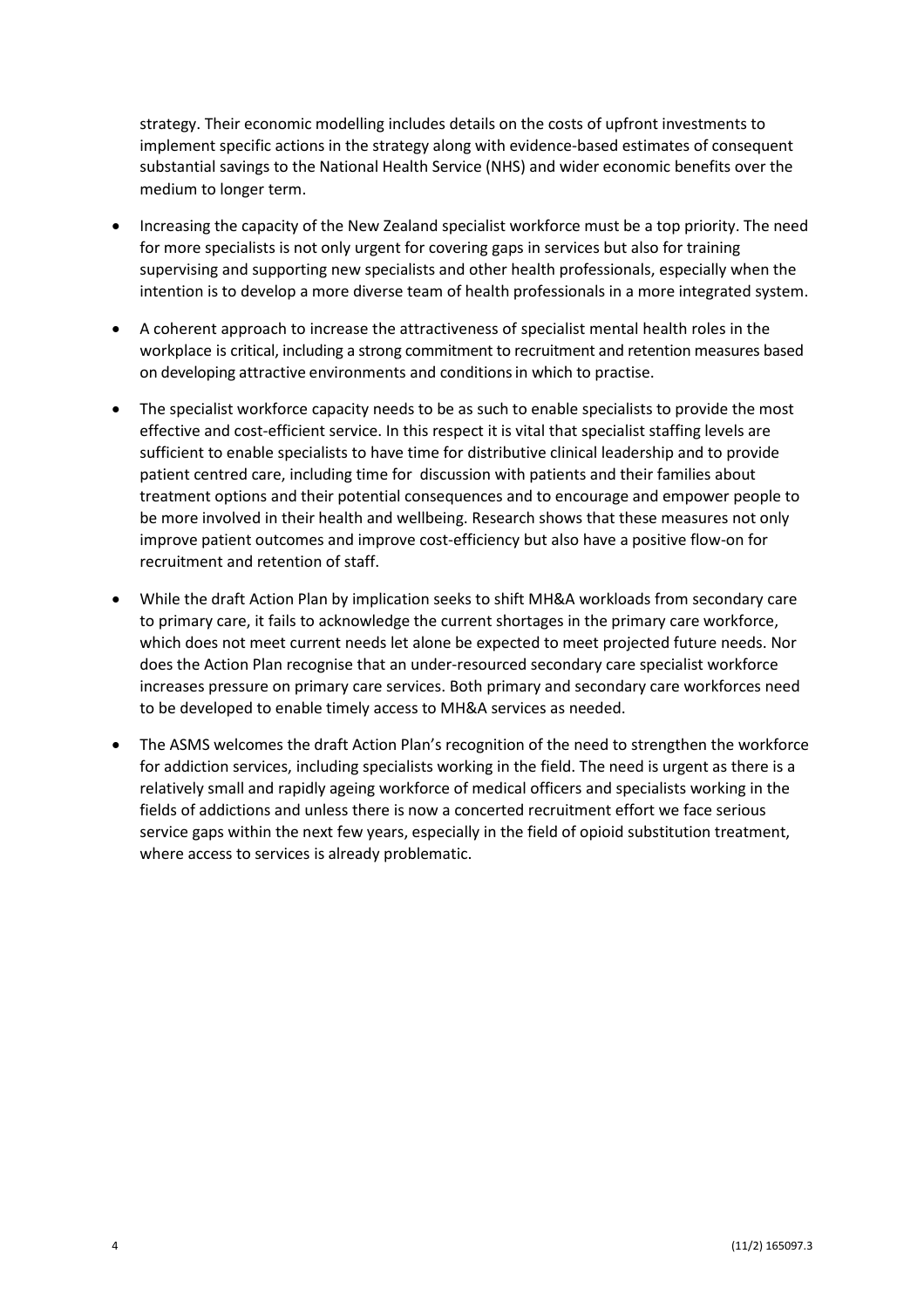## **General comments**

The ASMS welcomes this opportunity to comment on the draft Mental Health and Addiction (MH&A) Workforce Action Plan, though we are unimpressed with the short timeframe and the time of the year for consulting on such a vital subject.

We also note the Action Plan "has been developed with a strong commitment to align with the Mental Health and Addiction National Population Outcomes Framework (Outcomes Framework) and the Commissioning Framework for Mental Health and Addiction (Commissioning Framework)". These frameworks, however, are still work in progress.

Most importantly, we note: "All actions in the draft are tentative," due largely to funding availability. While we recognise the Ministry of Health does not determine the level of health funding, we strongly urge the Ministry to provide more candid advice on the resources required to implement this Action Plan, including the risks of under-resourcing.

As the draft plan points out (p 8):

*New Zealand's health workforce is highly skilled and professional but characterised by staff shortages. There are workforce supply pressures arising from a range of factors, including an ageing health workforce, and reliance on overseas-trained health professionals.*

*There are also current shortages within critical specialist areas and anticipated future shortages in some specialist areas, and some rural and provincial areas are experiencing ongoing supply and demand gaps.*

*Challenges related to supply pressures, are compounded with an increasing demand for services. It is expected that there will be a doubling in service demand for mental health and addiction services by 2020.*

*There are increasing chronic long-term conditions and co-morbidities, impacting on what and how healthcare is delivered.*

The begging question is what would happen if the issues outlined here are not addressed. The plan must acknowledge:

- the consequences for patients and their families of not providing adequate resources to meet their needs;
- the consequences for workforce demand and supply; and
- the cost to the health system, other social services and the wider economy.

The consequences do not bear thinking about. Clearly, the issues must be addressed; they are not optional 'extras' if there is money left over from health spending elsewhere. This needs to be stated unequivocally.

#### **Investing now for future health and economic gains**

In the Foreword to the recent draft *Update of the New Zealand Health Strategy*, the Director-General of Health, Chai Chuah, says: "I recognise the way forward will require us all to think and act differently. For the Ministry of Health, that means we need to clarify our leadership role in the system, how we interact with others and how we focus our efforts to make improvements in the system."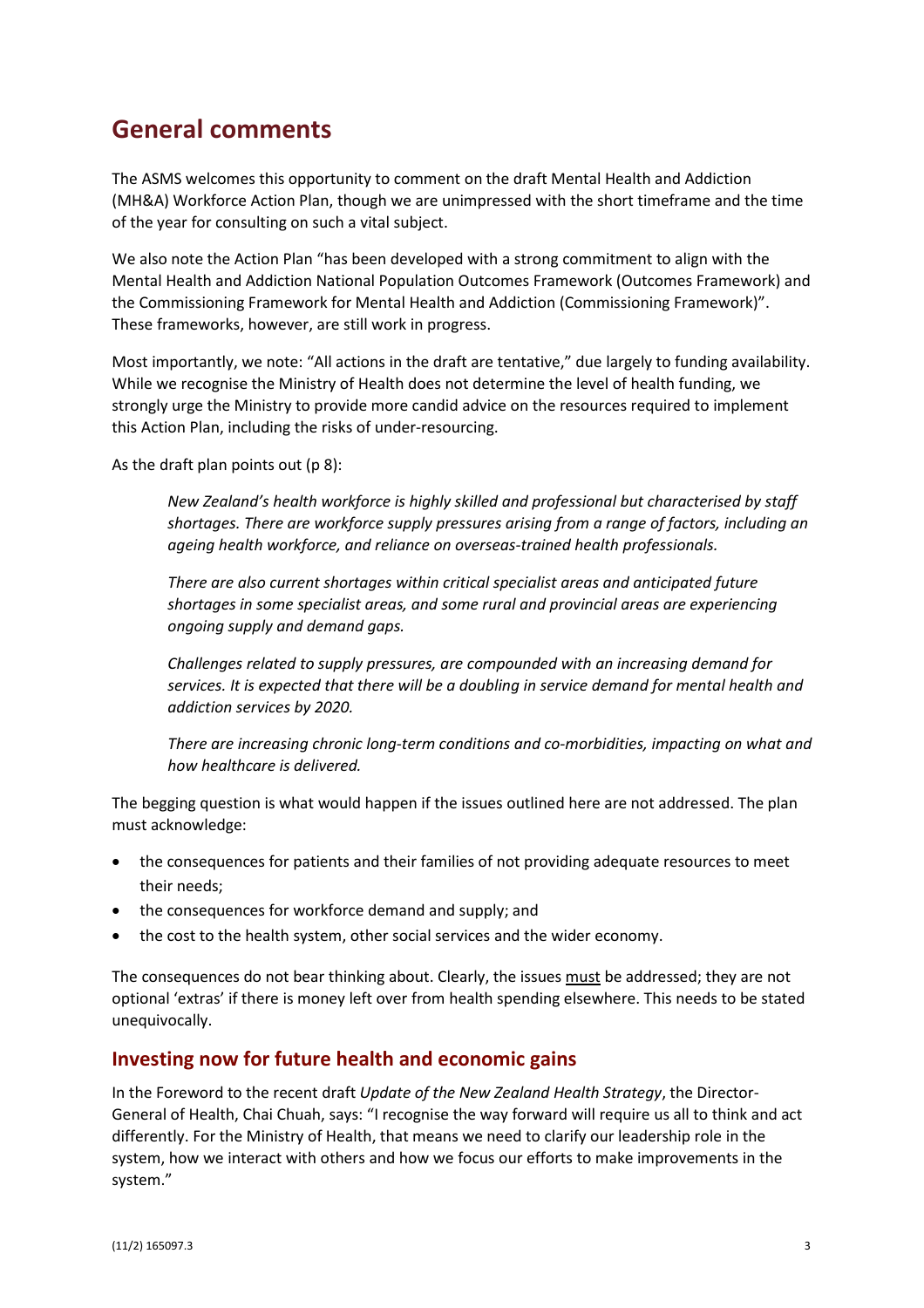There is a good opportunity here for the Ministry of Health to demonstrate strong leadership, and to think and act differently. Health funding is always a challenge for any government, and the Ministry is in a key position to advise on how funding pressures can be mitigated by making a compelling case for investing in the health workforce now for medium and longer term health and economic benefits. This should form the basis of an action plan because, as the draft document implies, without funding there is no action plan.

The Department of Health in England have shown how this can be done.

To reinforce the British Government's mental health services strategy in England, the Department commissioned supporting research from the London School of Economics (LSE) to make an economic case for the actions contained in the strategy.<sup>12</sup> Their economic modelling includes details on the costs of upfront investments to implement specific actions in the strategy along with evidence-based estimates of savings to the National Health Service (NHS) and wider economic benefits over the medium to longer term.

The Department of Health recognised that the wider economic costs of mental illness outweigh the direct costs of health services (and that both are increasing).<sup>3</sup> In England, for example, total mental health service costs, including NHS costs and social and informal care costs, amounted to £22.5 billion in 2007, but the wider economic costs are estimated at £105.2 billion each year.<sup>4</sup> The Department also acknowledged the wealth of research showing there is potential for substantially reducing the latter figure by investing more in the former.

Good mental health and wellbeing have been shown to result in health, social and economic benefits for individuals, communities and populations, including:

- better physical health;
- reduction in health-damaging behaviour;
- greater educational achievement;
- improved productivity;
- higher incomes;
- reduced absenteeism;
- less crime;
- more participation in community life;
- improved overall functioning; and
- reduced mortality.<sup>5678</sup>

The Department of Health says there is increasingly robust evidence that a range of innovative and preventative approaches can reduce mental health services costs by improving outcomes and increasing quality. This can be achieved not just for mental health and addiction services but also for other health services, since mental illness is associated with significant morbidity.

This is reinforced by the Health Workforce New Zealand-sponsored Mental Health and Addiction Workforce Service Review of 2011, which reported that people are presenting with increasing complexity, mental health issues, physical health issues, addictions, and stress, and that "the health outcomesfor people with combinations of mental health and long-term physical conditions are substantially worse than either mental or physical conditions in isolation". $^9$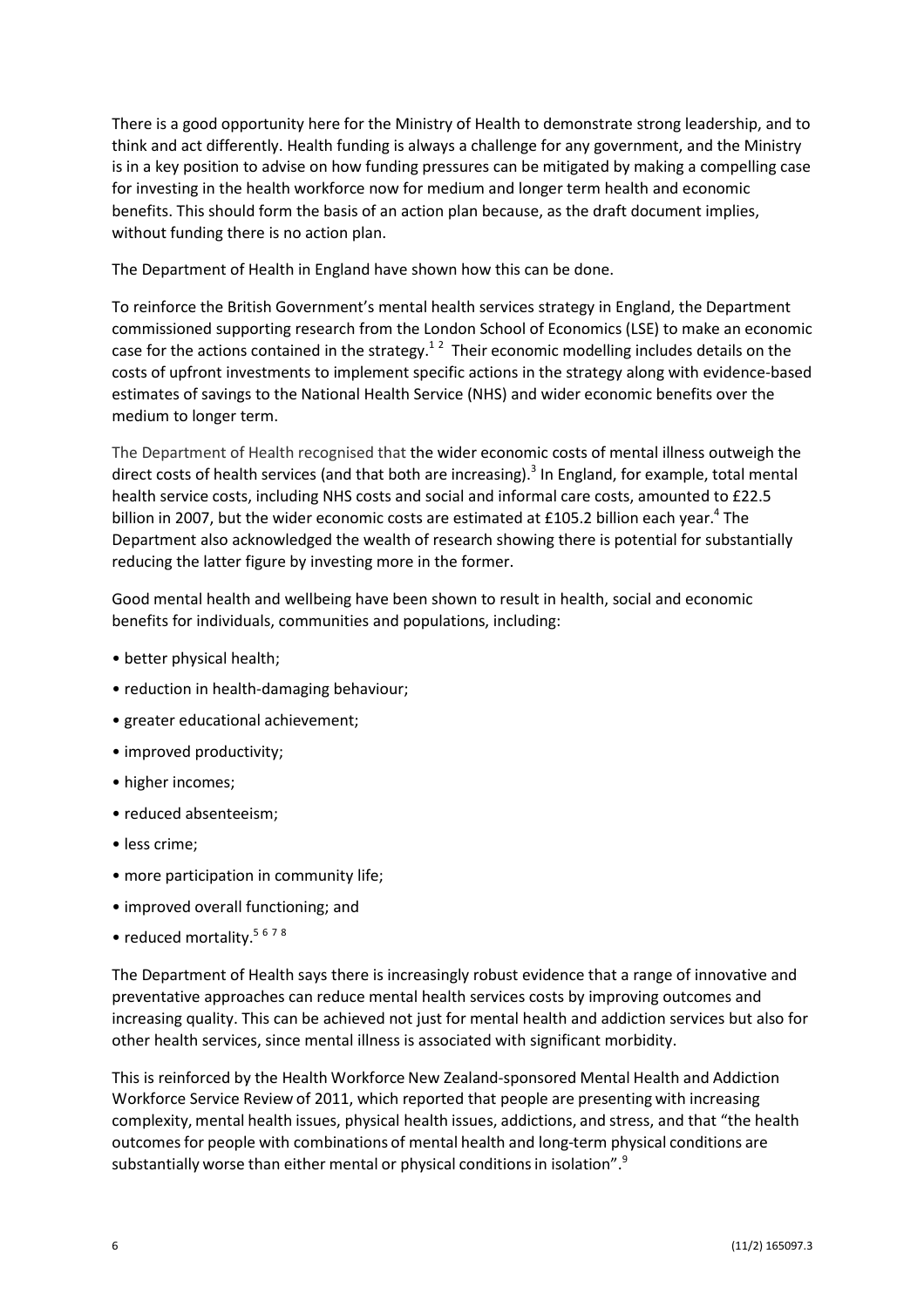Interventions to improve mental health can prevent physical health problems and promote recovery with associated economic savings. (Interventions to improve physical health can also prevent associated mental health problems and promote recovery, as people with long-term physical conditions and unexplained medical symptoms are at higher risk of mental health problems.)

The Department of Health in England has found different types of intervention can promote benefits over the short, medium and longer term and often in areas other than health. For instance, the majority of economic savings from investment in mental health promotion for children and families often accrue through reductions in crime and improved earnings. By contrast, reducing the number of people who miss their appointments may decrease immediate costs to the NHS.

The LSE's modelling shows, for example, that an additional investment of £327 million over 10 years for early detection services for people with prodromal symptoms of psychosis (At Risk Mental State-ARMS) can create savings of £653 million for the NHS alone, plus £142 million for other public services, and benefits of more than £1.2 billion for the wider economy. The additional investment includes funding for contacts with psychiatrists, use of medication and provision of cognitive therapy.

Similarly, an additional investment of £57 million over 10 years in multidisciplinary teams (eg, psychiatrists, psychologists, occupational therapists, community support workers, etc) providing early intervention services for people with psychosis can save the NHS £348 million, plus wider public sector and economic savings of £257 million.

While not going as far as the LSE's analysis, the Mental Health and Addiction Workforce Service Review recognised the financial benefits of timely interventions.<sup>10</sup> Despite having limited time and resources, the review working group made a valiant attempt at modelling future health needs and the required resources to meet them for a range of patient groups under different scenarios. The group acknowledged the modelling was a preliminary effort but suggested each patient group "could be the subject of intensive modelling…that would have high utility in understanding the impact of alternative models of care and work force roles, types and functions."

The subsequent Ministry of Health Mental Health and Addiction Service Development Plan of 2012 makes little mention of the working group's report other than to say: "It provided a *first step* towards estimating future workforce numbers and competencies, identifying the implications for education, training and supervision, and developing a plan to address these needs.<sup>11</sup>

We presume that the current proposed 'Action Plan' represents the 'second step', be it four years later. Notwithstanding that the review working group produced some useful work in restricted circumstances, the problem with their work (and that of all other medical workforce review groups commissioned by HWNZ) was that they were asked to find an answer to the wrong question – ie, how to develop a sustainable workforce that can meet a doubling of health needs over the next decade but with only 30% to 40% more health funding. Wrong questions produce wrong answers. Rather than taking a 'second step' based on the idea of doing more for less, the work of the review group and the Ministry's Service Development Plan should be adapted to a new approach focused first and foremost on meeting needs, and doing so as efficiently as possible, based on the growing body of financial and economic evidence that supports upfront investment.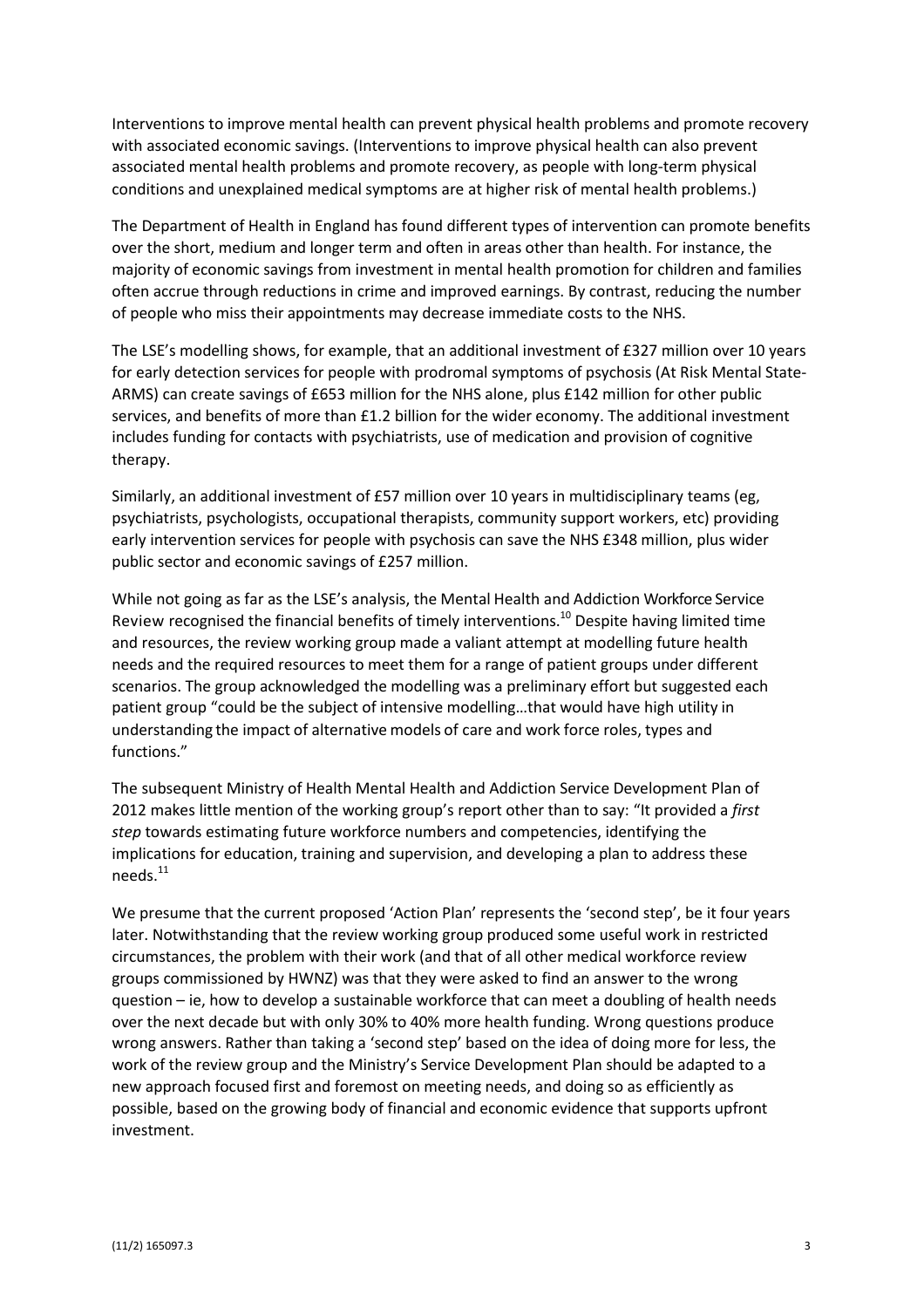A better question would be: What resources are required to meet New Zealand's mental health and addiction needs effectively and how can we make the best use of each health dollar to reduce the projected future economic costs of ill health.

*It makes financial sense to invest in building and maintaining good mental health and resilience for communities, families and individuals and to provide the most effective and affordable services at times when they are needed.*

*– UK Department of Health<sup>12</sup>*

Owing to the time restriction the remainder of this submission is confined to brief comments on: the hospital specialist workforce shortages; patient centred care; distributive clinical leadership; workforce shortages in primary care, and the addictions workforce.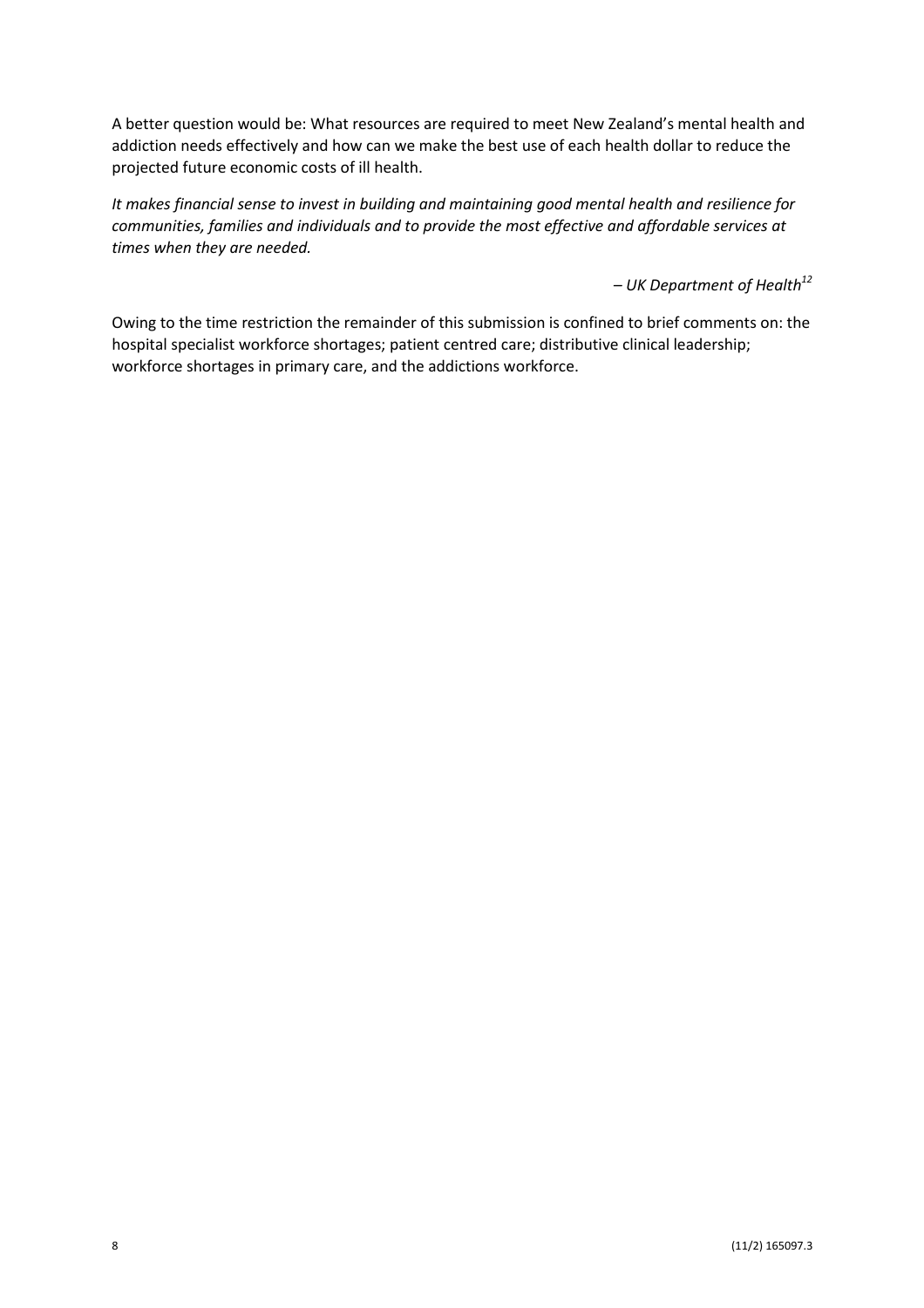# **Specialist workforce shortages**

Increasing the capacity of the specialist workforce must be a top priority. The need for more specialists is not only urgent for covering gaps in services but also for training supervising and supporting new specialists and other health professionals, especially when the intention is to develop a more diverse team of health professionals in a more integrated system. As the MH&A workforce review report explains, this will require specialists "to have reduced 'active' caseloads" but growing clinical work pressures do not allow this. Nor do reduced DHB training budgets.

The ASMS supports, in principle, the aims to which this Action Plan aspires (though they do not go far enough), including empowering patients and their families, developing better coordinated approaches to care, including specialists providing more support for primary and community-based services, and better and more equitable access to services. But this simply will not happen if specialists are unable to find time to train and supervise other staff and provide support to patients so they may be more involved in their mental health, or have the capacity to respond to growing clinical need.

The MH&A Service Workforce Review points out that "as we continue to diversify our mental health workforce, we will need to find ways to both increase the supply [of psychiatrists] and better utilise and leverage the capacity we have and retain them with attractive environmentsin which to practice". We agree. We also agree with the working group's assessment that it is critical there is a "coherent approach to increase the attractiveness of specialist mental health roles in the workplace".

*While demand for specialistskills continues to rise there is a continuing trend of declining supply in key roles such as psychiatry. Our specialist workforce is aging and we are dependent on importsto supply our needs. Psychiatry providesthe core of our specialist services and even as we continue to diversify our mental health workforce, we will need to find ways to both increase the supply, better utilise and leverage the capacity we have and retain them with attractive environmentsin which to practise.*

MH&A Workforce Service Review Working Group<sup>13</sup>

However, the Action Plan's response to meeting specialist workforce needs is very weak. The statement that: "*Developing the workforce through ongoing training opportunities and quality training modules will enable the specialist workforce to be responsive to people with mental health and/or addiction issues" [p 11]* is unrealistic*.* Better training opportunities (if that is what this statement means) would be welcome, but that alone will not address specialist workforce shortages.

The proposal to *"Implement targeted recruitment, retention, learning and development strategies for specialist workforce groups"* would also be welcome, but this merely echoes statements that have been made over many years, without adequate action.

A great deal more substance is needed to explain what these strategies must involve, and the investment needed to implement them, if the Action Plan is to realise the vision where, among other things, five years from now:

- The specialist mental health and addiction workforce shortages are addressed and the specialist workforce can meet the demand for mental health and addiction services.
- The numbers of New Zealand-trained specialists have increased and the need to employ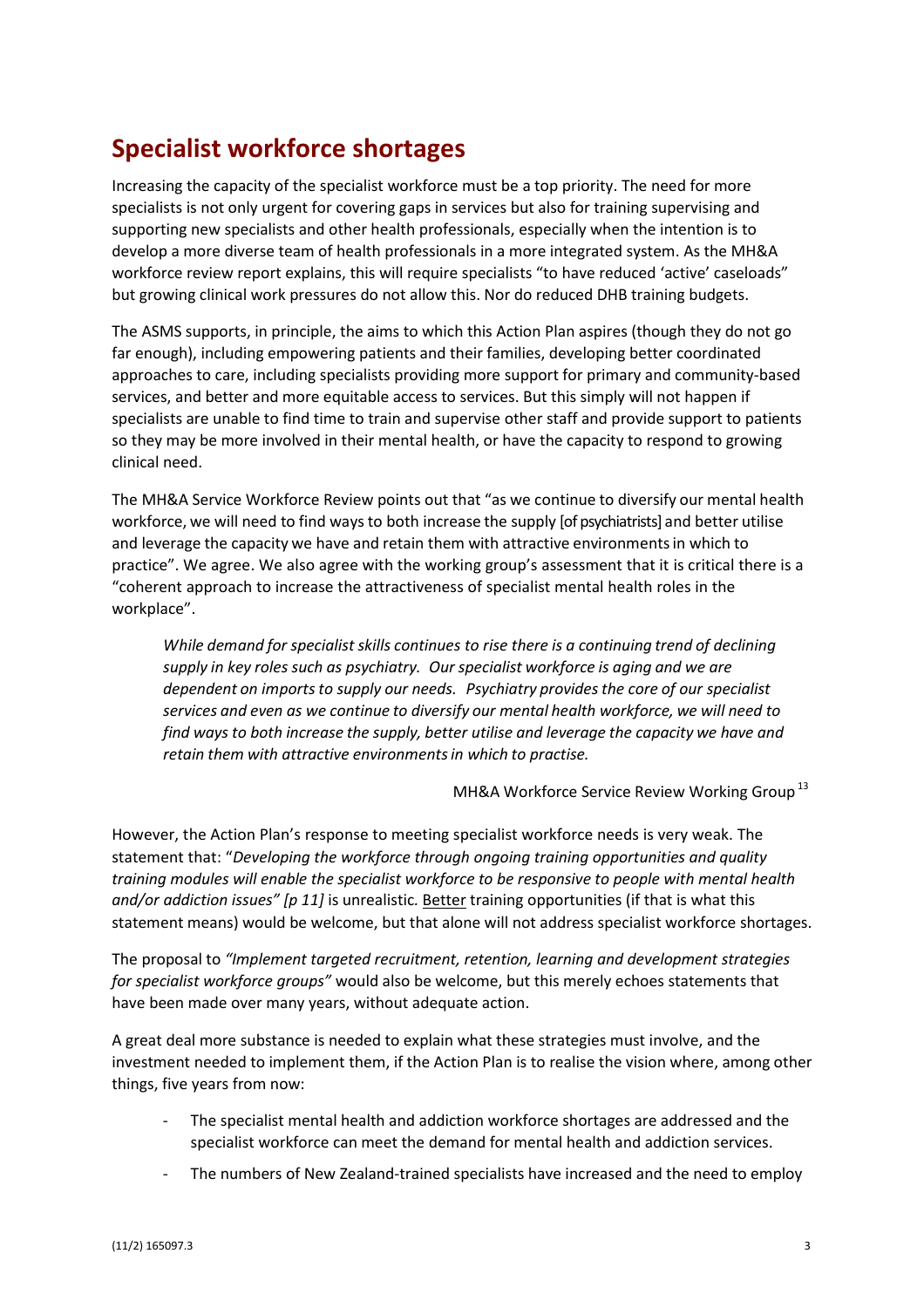overseas trained specialists, in particular psychiatrists, is reduced.

- Specialist mental health and addiction expertise is accessible and available to the primary health and community care workforce, and wider health workforce.

There are opportunities to invest in strategies which, international evidence shows, not only help to achieve recruitment and retention goals but also improve service quality and patient outcomes, while at the same time reduce costs.

These strategies include adopting a patient centred care approach to organising and delivering services and properly implementing the government policy of clinical leadership.

#### **Patient centred care**

Specialists need quality time to enable discussion with patients and their families about treatment options and their potential consequences, and to encourage and empower people to be more involved in their health and wellbeing.

This is especially important given our health services are facing increasing numbers of patients with chronic and complex needs.

Research shows there are many benefits from patient centred care when it is properly implemented. When healthcare administrators, clinicians, patients and families work in partnership, the quality and safety of care rises and provider and patient satisfaction increase. Recent research indicates that a patient centred approach can also make health service delivery more efficient.<sup>14</sup>

Specific benefits include decreased mortality, decreased emergency department return visits, fewer medication errors and reductions in both underuse and overuse of medical services. In the care of patients with chronic conditions, studies indicate that patient centred approaches can increase both patient and doctor satisfaction, increase patient engagement and task orientation, reduce anxiety, and improve quality of life.<sup>15</sup>

A patient centred care approach is also seen as integral to preventative care.<sup>16</sup>

Further, it has been acknowledged that to succeed, a patient centred care approach must address staff needs, as the staff's ability to care effectively for patients is compromised if they do not feel cared for themselves. Once the patient centred care approach is firmly established, a positive cycle emerges where increased patient satisfaction increases employee satisfaction, and this in turn improves employee retention rates and the ability to continue practising patient centred care.<sup>17</sup>

Limited resources in the form of underfunding, low staffing levels and low morale in already overstretched systems are a perceived barrier to the practice of patient centred care.<sup>18</sup>

An underlying reason why a comprehensive patient centred care approach has not been well established in New Zealand's District Health Boards (DHBs), despite all of these benefits and more, is that it requires an upfront investment in services, especially in the medical specialist workforce.

While patient centred care is mentioned briefly in the Action Plan, it requires much greater emphasis and detail on implementation if it is to become more than a feel-good slogan.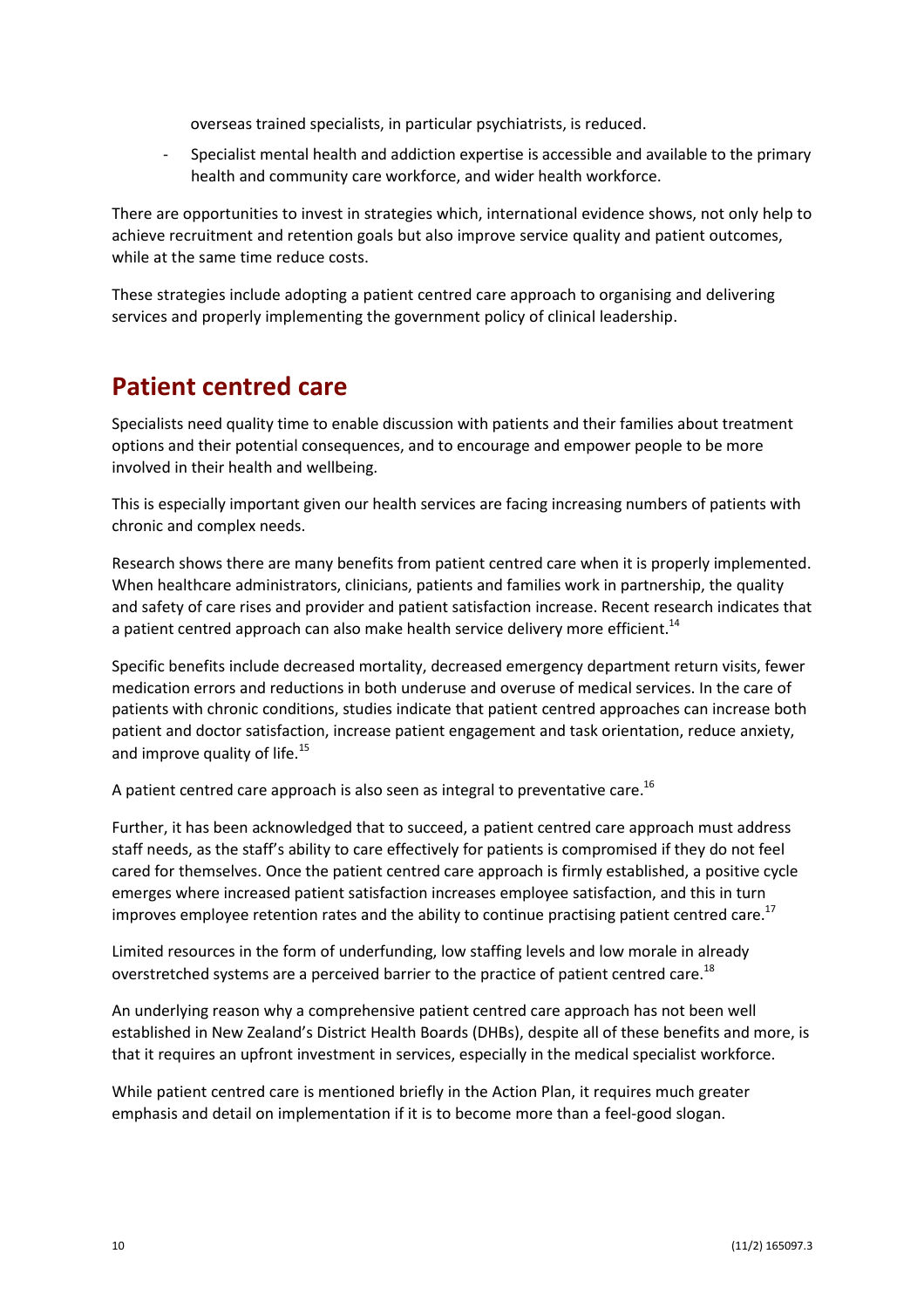# **Distributive clinical leadership**

There is a significant opportunity to improve the cost-efficiency and effectiveness of our health services, including MH&A services, by giving a stronger commitment to distributive clinical leadership.

There is now a strong body of evidence showing how comprehensive clinical leadership can achieve what New Zealand's successive attempts at health reform have failed to achieve: significantly improve the effectiveness and efficiency of our public hospitals across the whole spectrum of services (not just the selected few targeted by Government) while managing the increasing costs of health care.

Indeed, given the health indicators for the coming decade, including those outlined in the draft Action Plan, the ability of our health system to meet the growing demands may well rest on the extent to which comprehensive clinical leadership is established in practice.

*Quite simply, the reforms we need are only likely to be successful if clinically led.*

 $-$  Professor Des Gorman, Executive Chair, HWNZ<sup>19</sup>

Successful clinical governance, as envisaged by the Government's *In Good Hands* policy statement and by the *Time for Quality* agreement between the ASMS and the country's DHBs, requires distributive leadership embedded at every level of the system.<sup>20 21</sup>

Some of the many specific benefits of distributive clinical leadership include:

- Effective and efficient development of new innovative service models
- Quality training and supervision
- Sustainable achievement of government health targets
- Improved safety and quality of services and outcomes

For this to succeed in any meaningful way, financial investment is needed to develop the capacity of the specialist workforce to enable 'time for quality'.

Despite the many benefits of distributive clinical leadership, and support by successive governments, it has been ignored in the draft Action Plan. We strongly recommend that this is rectified in the final document.

#### **Workforce shortages in primary care**

The ASMS recognises that to achieve high-quality patient centred care stronger collaboration and coordination of services is required at every level. That means viewing the health system not so much in terms such as 'primary care' and 'secondary care' etc, but as a single continuum, with care provided by integrated multidisciplinary teams. We also recognise however, that like the hospital specialist workforce, the general practitioner workforce is also experiencing shortages, as acknowledged by HWNZ and the Minister of Health.<sup>22 23</sup>

This is not acknowledged in the proposed Action Plan, even though a clear underlying theme is a shifting of the MH&A workload from secondary care to primary care.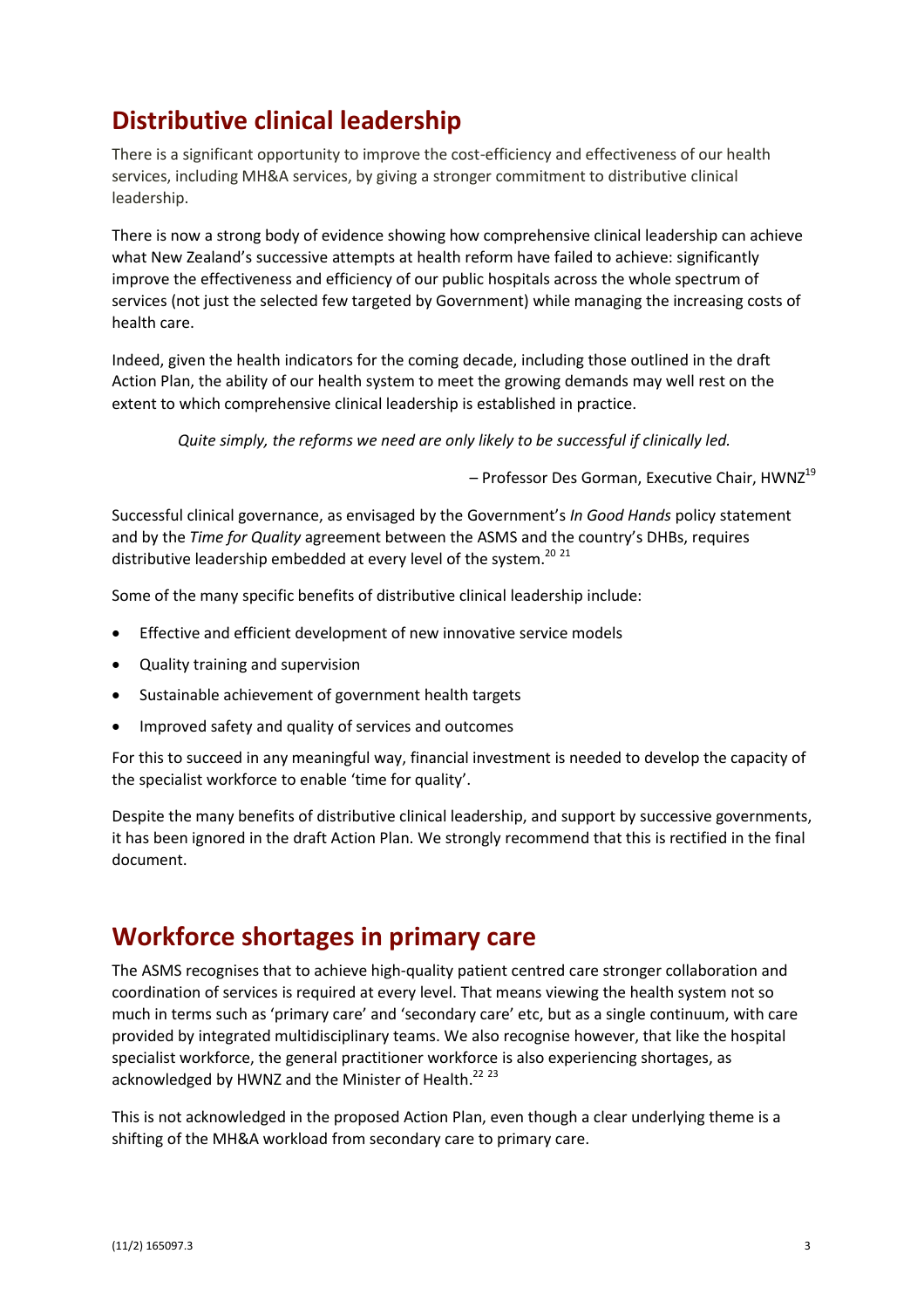The ASMS understands care of patients with mental illness is a significant part of the workload of primary care services. But, as the MH&A Workforce Service Review working group points out, while the primary care workforce may be competently handling a wide range of MH&A issues, the general practitioner and primary nursing workforces "usually had limited mental health training/experience…[and] the current model of care and funding model for primary care is centred around brief consults that are generally too short to enable MH&A issues to be effectively assessed and plans of care to be developed".

The working group also says, "The development of the primary mental health initiatives have shown that focused and relevant training can provide substantial lifts in capability and confidence. New roles are developing in primary based mental health clinical support roles; specialist depression nurses, health psychologists we need to enhance and expand these roles."

#### This requires funding.

Further, as mentioned earlier, hospital specialist staff are expected to provide significant support within primary care and community settings. Theworking group pointsout: "This will require these staff to have reduced 'active' caseloads and to be supporting and supervising groups of primary/community care workers to support people without the need for formal entry into specialist services."

Reducing hospital specialist caseloads when there are already shortages of MH&A hospital specialists is clearly problematic and probably self-defeating. Part of the current pressure on primary care services, for instance, is due to difficulties obtaining timely referrals to specialist services. We understand that secondary mental health services are running at 100% capacity in some areas, so there is no room for flexibility, or for developing more efficient service models.

The Action Plan's approach of shifting resources from secondary care to primary care is therefore too simplistic. There is a need to recognise that an under-resourced secondary care service will increase the workloads of the primary care services. Both sectors require adequate funding.

### **Addictions services workforce**

The ASMS welcomes the draft Action Plan's recognition of the need to strengthen the workforce for addiction services, including specialists working in the field. The need is urgent as there is a relatively small and rapidly ageing workforce of medical officers and specialists working in the fields of addictions and unless there is now a concerted recruitment effort, we face serious service gaps within the next few years, especially in the field of opioid substitution treatment, where access to services is already problematic.

We note the Ministry of Health's advice to the Government on proposed amendments to the Misuse of Drugs Act 1975 that: "The small number of registered doctors in addiction treatment means that access to OST [opioid substitution treatment] is difficult and often is delayed more than is medically and socially appropriate." Consequently, the Ministry says there is "significant unmet need for OST", estimating that about 5,000 people who are addicted to opiates are not accessing the programme.<sup>24</sup> A Cabinet paper suggests this may amount to about half of the people in New Zealand who were opioid dependent, but only 60 people were on the OST waiting list as at December 2012.<sup>25</sup>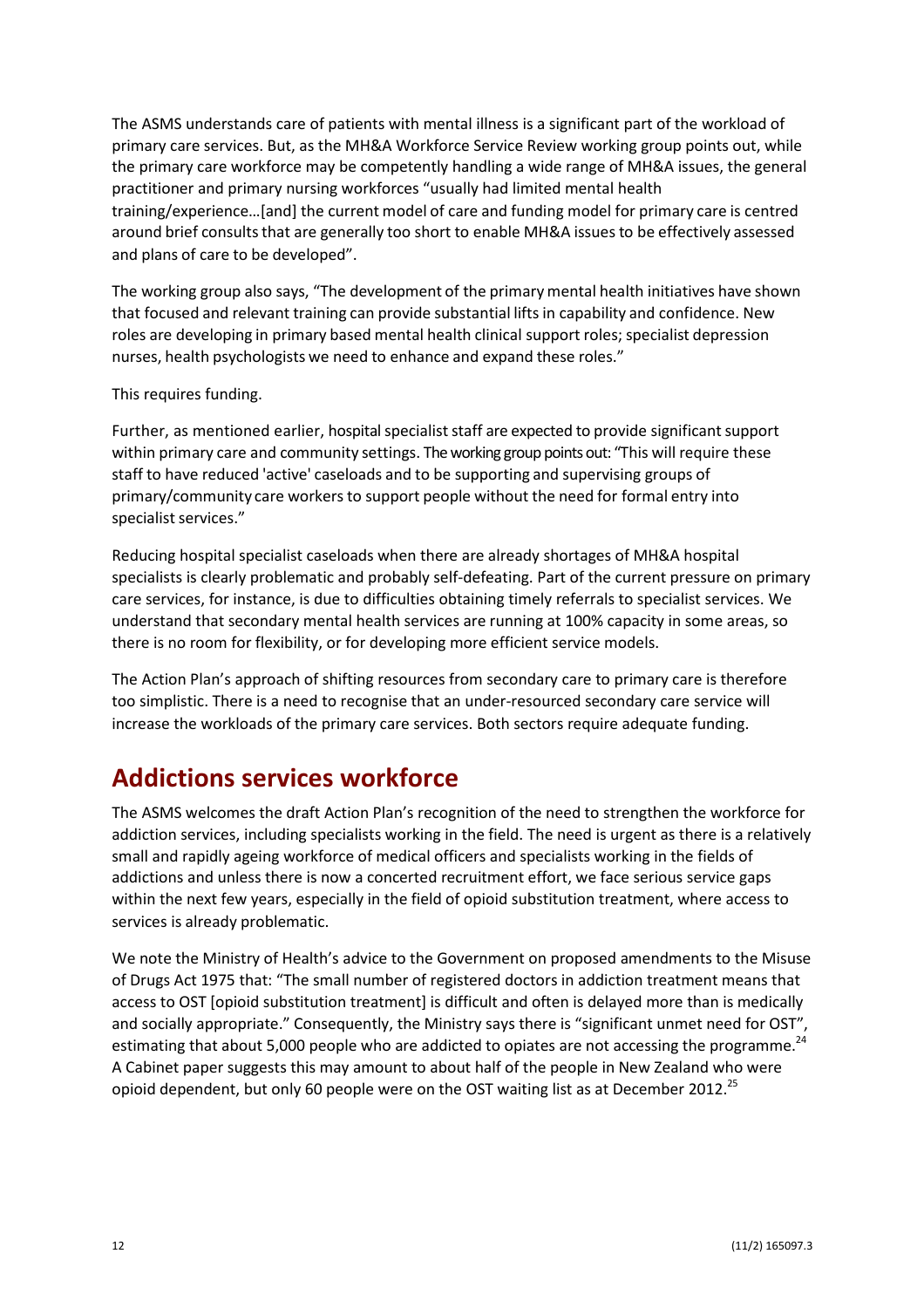#### **References**

 1 Department of Health (UK). No health without mental health: A cross-government mental health strategy for people of all ages; Supporting document: The economic case for improving efficiency and quality in mental health, February 2011.

 $^2$  Department of Health (UK). No health without mental health: A cross-government mental health strategy for people of all ages; Impact Assessment No 7008, February 2011

3 Doran CM. *The evidence on the costs and impacts on the economy and productivity due to mental ill health: a rapid review*, Sax Institute, Mental Health Commission of NSW April 2013.

<sup>4</sup> Department of Health (UK). No health without mental health: A cross-government mental health strategy for people of all ages; Supporting document: The economic case for improving efficiency and quality in mental health, February 2011

<sup>5</sup> Herrman HS, Saxena S, Moodie R (Eds). (2005). Promoting Mental Health: Concepts, Emerging Evidence, Practice. A WHO Report in collaboration with the Victorian Health Promotion Foundation and the University of Melbourne. Geneva: World Health Organisation. [www.who.int/mental\\_health/evidence/MH\\_Promotion\\_Book.pdf](http://www.who.int/mental_health/evidence/MH_Promotion_Book.pdf)

 $^6$  Lyubomirsky S, King, Diener E (2005). The benefits of frequent positive affect: does happiness lead to success? *Psychological Bulletin*, 131:803-855.

7 Keyes CLM (2007). Promoting and protecting mental health as flourishing. *American Psychologist*, 62:1-14

 $^8$  Barry M, Friedli L (2008). The influence of social, demographic and physical factors on positive mental health in children, adults and older people: State of science review. Foresight SR-B3 v1 stage 1. Foresight. Mental Capital and Wellbeing: Meeting the challenge of the 21st century. The Government Office for Science, London.

<sup>9</sup> MH&A Workforce Service Review. *Towards the next wave of mental health and addiction services and capability: Workforce Service Review Report*, HWNZ, June 2011.

<sup>10</sup> MH&A Workforce Service Review. *Towards the next wave of mental health and addiction services and capability: Workforce Service Review Report*, HWNZ, June 2011.

<sup>11</sup> Ministry of Health. *Rising to the Challenge 2012-2017: The Mental Health and Addiction Service Development Plan*, Ministry of Health, December 2012.

 $12$  Department of Health (UK). No health without mental health: A cross-government mental health strategy for people of all ages; Supporting document: The economic case for improving efficiency and quality in mental health, February 2011

<sup>13</sup> MH&A Workforce Service Review. *Towards the next wave of mental health and addiction services and capability: Workforce Service Review Report*, HWNZ, June 2011.

<sup>14</sup> Charmel P , Frampton S. Building the business case for patient-centred care. *Healthcare Financial Management* 2008; March(62 (3)):80-5.

<sup>15</sup> Australian Commission on Safety and Quality in Healthcare, *Patient Centred Care: Improving Quality and Safety by Focusing Care on Patients and Consumers — Discussion Paper, September 2010.*

<sup>16</sup> Fremont AM, Cleary PD, et al,. Patient Centred Processes of Care and Long-term Outcomes of Myocardial Infarction\*. *Journal of General Internal Medicine* 2001;16(12):800-808.

<sup>17</sup>Charmel P, Frampton S. Building the business case for patient centred care. *Healthcare Financial Management* 2008; March(62 (3)):80-5.

<sup>18</sup> International Alliance of Patients' Organisations. *What is Patient Centred Health Care? A Review of Definitions and Principles*. Second ed. London: IAPO, 2007:1-34.

<sup>19</sup> Gorman D. "The disposition and mobility of medical practitioners in New Zealand", *NZMJ* 4, Vol 124 No 1330; March 2011.

<sup>20</sup> Ministerial Task Group on Clinical Leadership. *In Good Hands – Transforming Clinical Governance in New Zealand*, February 2009

<sup>21</sup> ASMS & 21 DHBs. *Time for Quality Agreement*. Available at: www.asms.or.nz

<sup>22</sup> HWNZ. *Health of the Health Workforce 2013 to 2014*, HWNZ, November 2014.

<sup>23</sup> NZ Doctor. "Health workforce pulse taken: GP workforce 'top priority', *NZ Doctor*, 19 November 2014.